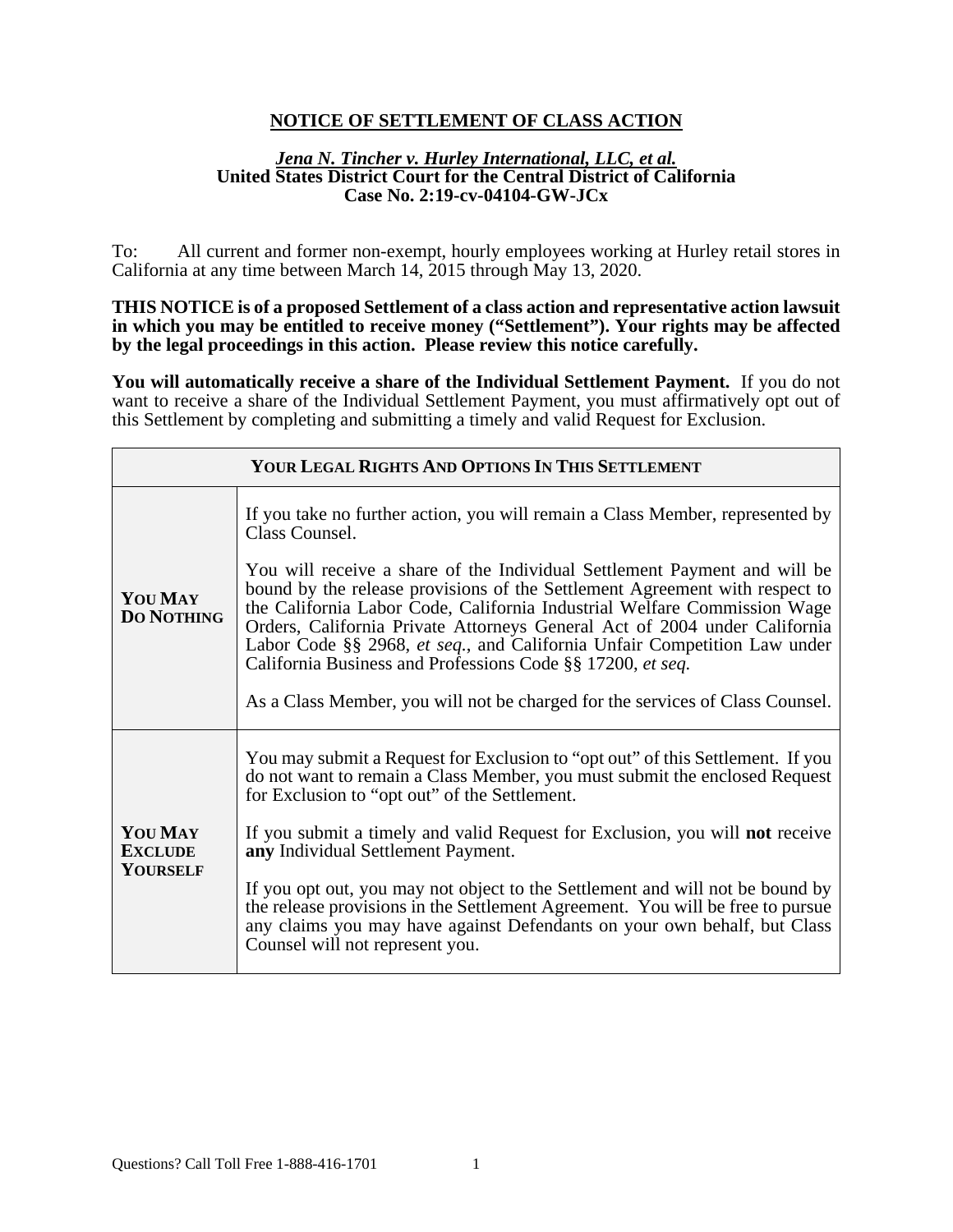| <b>YOU MAY</b><br><b>EXCLUDE</b><br><b>YOURSELF</b><br>(CONTINUED) | In order to exclude yourself from the Class, you must submit the completed<br>Request for Exclusion to the Settlement Administrator, Tincher v. Hurley<br>International, LLC, et al. Settlement Administrator c/o CPT Group, Inc. 50<br>Corporate Park, Irvine, CA 92606 so that it is <b>postmarked</b> no later than <b>August</b><br>17, 2020. If you do not comply with these procedures and the deadline for<br>exclusions, you will lose any opportunity to exclude yourself from the<br>Settlement, and your rights will be determined in this lawsuit by the<br>Settlement Agreement if it is approved by the Court and you may not<br>recover under any other individual settlement agreement with respect to<br>the Release of Claims, including California Labor Code, California<br>Industrial Welfare Commission Wage Orders, California Private<br>Attorneys General Act of 2004 under California Labor Code §§ 2968, et<br>seq., and California Unfair Competition Law under California Business<br>and Professions Code §§ 17200 et seq.                                                                                                                                                                                                                                                                                                                                                                                                                                                                                                                                                                                                                                                                                                                                                                |
|--------------------------------------------------------------------|-------------------------------------------------------------------------------------------------------------------------------------------------------------------------------------------------------------------------------------------------------------------------------------------------------------------------------------------------------------------------------------------------------------------------------------------------------------------------------------------------------------------------------------------------------------------------------------------------------------------------------------------------------------------------------------------------------------------------------------------------------------------------------------------------------------------------------------------------------------------------------------------------------------------------------------------------------------------------------------------------------------------------------------------------------------------------------------------------------------------------------------------------------------------------------------------------------------------------------------------------------------------------------------------------------------------------------------------------------------------------------------------------------------------------------------------------------------------------------------------------------------------------------------------------------------------------------------------------------------------------------------------------------------------------------------------------------------------------------------------------------------------------------------------------------------------------|
| <b>YOU MAY</b><br><b>OBJECT</b>                                    | You may object to the Settlement by timely submitting a written objection.<br>If the Court grants final approval of the Settlement despite your objection, you<br>will receive a share of the Settlement ("Individual Settlement Payment") and<br>will be bound by the release provisions of the Settlement Agreement with<br>respect to the California Labor Code, California Industrial Welfare<br>Commission Wage Orders, California Private Attorneys General Act of 2004<br>under California Labor Code §§ 2968, et seq., and California Unfair<br>Competition Law under California Business and Professions Code §§ 17200 et<br>seq.<br>In order to make a timely and valid objection, you must complete and submit a<br>written objection and send it to the Settlement Administrator, Tincher v. Hurley<br>International, LLC, et al. Settlement Administrator c/o CPT Group, Inc. 50<br>Corporate Park, Irvine, CA 92606, postmarked no later than August 17, 2020.<br>Class Counsel will file your objection with the Court. The objection must<br>include $(1)$ the case name and number, $(2)$ your full name, last four digits of<br>your Social Security Number, and current address, (3) and must set forth, in<br>clear and concise terms, a statement of the reasons why the objector believes<br>that the Court should find that the proposed Settlement is not in the best interest<br>of the Class and the reasons why the Settlement should not be approved,<br>including the legal and factual arguments supporting the objection. If you wish<br>to appear at the Settlement Hearing and be heard orally in support of, or in<br>opposition to the Settlement, you must state so in the objection. If you do not<br>comply with the procedures for submitting an objection, as set forth in this |
|                                                                    | notice, and the deadline for objections, you will lose any opportunity to<br>have your objection considered by the Court or otherwise to contest the<br>approval of the Settlement or to appeal from any orders or judgments<br>entered by the Court in connection with the Proposed Settlement.<br><b>PLEASE NOTE:</b> If you do not wish to be represented by Class Counsel, you<br>may hire your own attorney at your own expense. Your attorney must send a<br>Notice of Appearance to the Settlement Administrator, Tincher v. Hurley<br>International, LLC, et al. Settlement Administrator c/o CPT Group, Inc. 50<br>Corporate Park, Irvine, CA 92606, so that it is <b>postmarked</b> on or before<br><b>August 17, 2020.</b> You will be responsible for any attorneys' fees and costs<br>charged by your attorney.                                                                                                                                                                                                                                                                                                                                                                                                                                                                                                                                                                                                                                                                                                                                                                                                                                                                                                                                                                                            |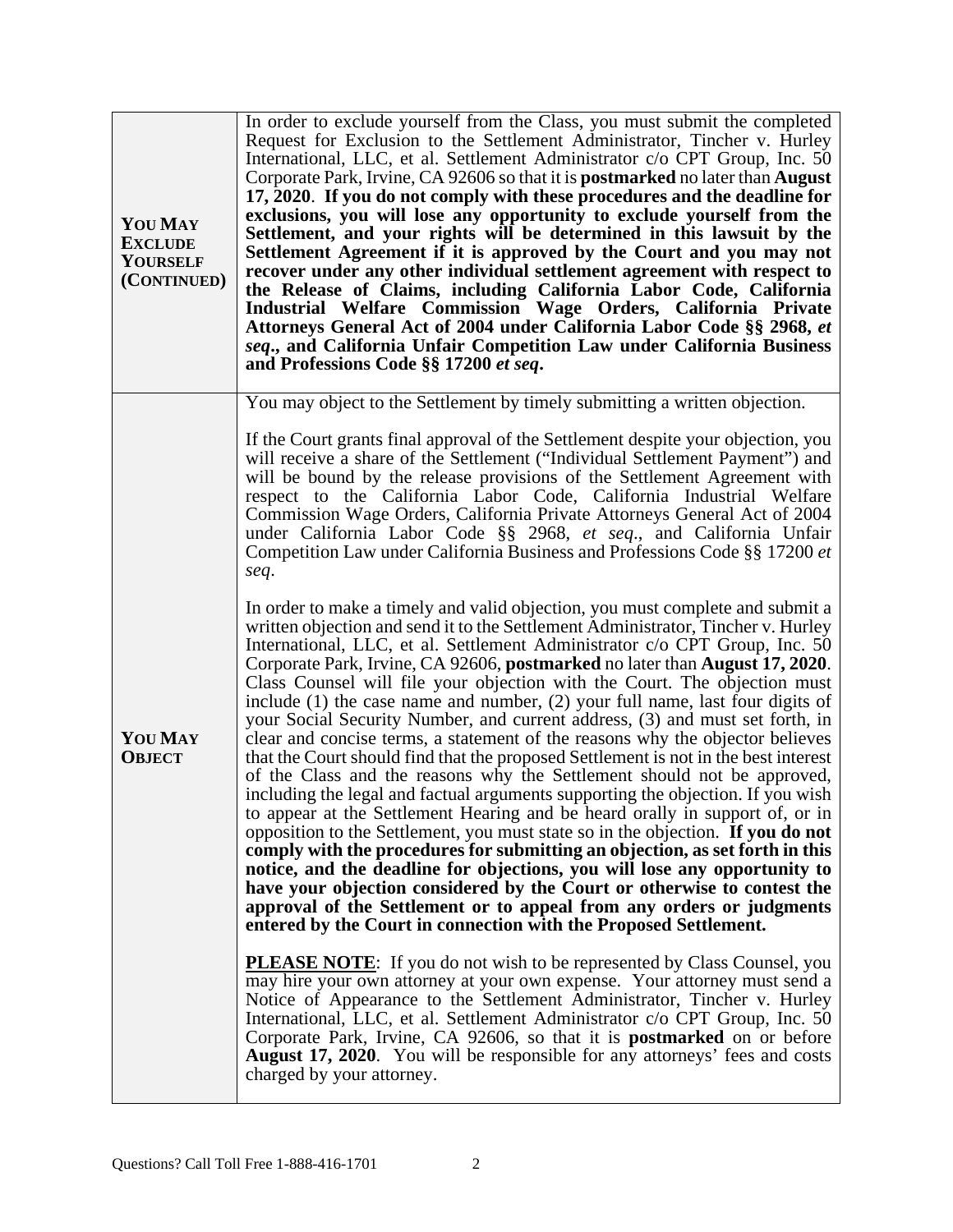### **I. Why should I read this Notice?**

This Notice outlines a Settlement for a class action and representative action lawsuit. If the Court approves the proposed Settlement, your legal rights may be affected. This Notice, which has been approved by the Court, is only a summary. A more detailed Joint Stipulation of Class Action Settlement and Release of Claims ("Settlement Agreement") is on file with the Court, where it is available for your review.

## **II. What is this lawsuit about?**

A lawsuit entitled *Jena N. Tincher v. Hurley International, LLC, et al.* is now pending in the United States District Court for the Central District of California, Case No. 2:19-cv-04104-GW-JCx, in Los Angeles (the "Lawsuit"). Plaintiff Jena N. Tincher ("Plaintiff") has alleged claims against Defendants Hurley International, LLC and Nike, Inc. (collectively, "Defendants") under the California Labor Code and the California Unfair Competition Law.

Plaintiff brought this Lawsuit as a class action on behalf of herself and other similarly situated employees and "aggrieved" employees, and is claiming that Defendants failed to pay minimum, overtime, and double time wages; failed to pay wages for work performed off-the-clock; failed to provide meal periods; failed to authorize and permit rest periods; failed to provide accurate wage statements; and failed to pay final wages upon termination. Plaintiff seeks a monetary recovery on behalf of the Class for the alleged violations, along with penalties, interest, restitution, costs, and attorneys' fees.

Defendants contend that they have complied with all laws and deny the allegations in this Lawsuit. The Court has not formed any opinions concerning the merits of the Lawsuit, and the Court has not ruled on any of the claims. The Court also has not yet ruled that the Lawsuit satisfies the requirements for a class action. This Settlement is intended to resolve the Lawsuit in order to avoid the uncertainties associated with subsequent decisions to be issued by the Court.

## **III. Who is covered by the class action lawsuit and the proposed Settlement?**

- **A. The Settlement Class**. The Court granted preliminary approval of the Settlement and authorized this Notice. The Court defined the "Settlement Class" as including all current and former non-exempt, hourly employees working at Hurley retail stores in California at any time between March 14, 2015 through May 13, 2020.
- **B. The Effect of Membership in the Settlement Class**. If you come within the definition of the Settlement Class, you are eligible for compensation and are subject to the terms of the Settlement, unless you file the enclosed Request for Exclusion to opt out of the Settlement Class. Members of the Settlement Class are eligible to receive the benefits created by the proposed Settlement and will be bound by the Settlement if it is approved by the Court. Persons who exclude themselves from the Class will not be bound by the Settlement and will not share in the Settlement proceeds, but may pursue their own timely individual claims against Defendants.

# **IV. What are the terms of the Settlement?**

The proposed Settlement was negotiated between Defendants and the attorneys for the Settlement Class ("Class Counsel"). The attorneys for all of the Parties believe this Settlement is in the best interest of the members of the Settlement Class.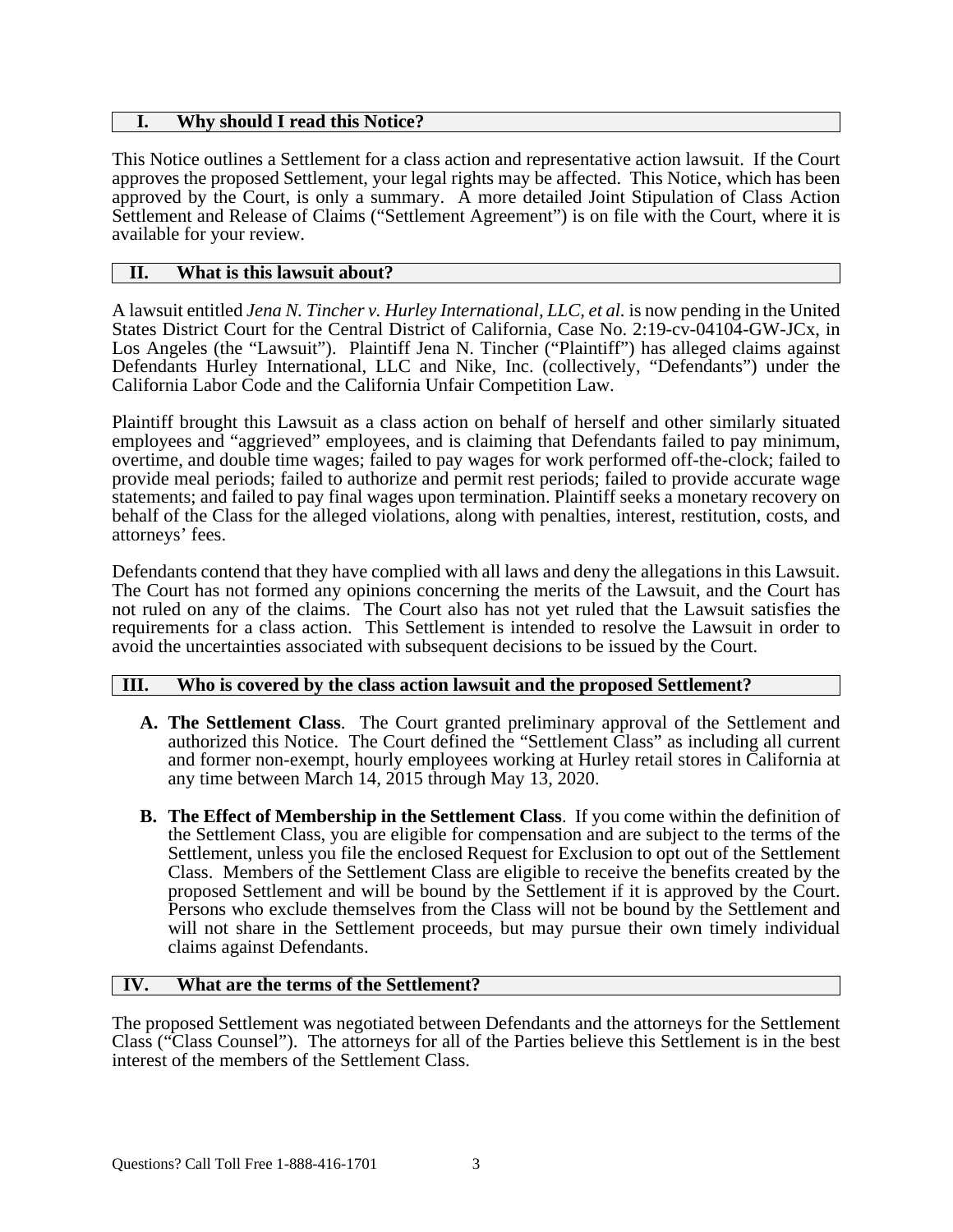### **Monetary Compensation**

- Defendants shall provide the members of the Settlement Class monetary compensation in the maximum total amount of \$250,000 (the "Gross Settlement Amount"). The Gross Settlement Amount will deduct amounts awarded by the Court for attorneys' fees and costs, administrative expenses, payment to the California LWDA, and enhancement payments to the Plaintiff who filed the Lawsuit. The remainder of the Gross Settlement Amount is referred to as the "Net Settlement Amount." The Net Settlement Amount will be paid as Individual Settlement Payments to Settlement Class Members who do not opt out of the Settlement.
- Each Settlement Class Member's proportional share of the Net Settlement Amount will be determined by dividing the number of days worked by the Settlement Class Member for Defendants at any time during the period of March 14, 2015 through May 13, 2020 (the "Class Period") by all days worked by all Settlement Class Members during the Class Period, multiplied by the Net Settlement Amount.
- Defendants, through the Settlement Administrator, shall pay the amounts awarded by the Court for attorneys' fees and costs, administrative expenses, enhancements, payments to the LWDA, and the amounts claimed by the Settlement Class Members, within 30 days after the Effective Date of the Settlement Agreement. The Effective Date is defined as follows: the 15th day after the date by which the last of the following has occurred: (a) all conditions of Settlement have been satisfied; (b) the Court has entered and filed the Final Approval Order and Judgment; and (c) the time period for appeal of the Judgment has been exhausted without any appeals having been filed, and/or all such appeals have been voluntarily or involuntarily dismissed, and/or the appropriate appellate court or courts have entered a final judgment affirming the Final Approval Order and Judgment of the Court and the final judgment of such appellate court or courts is no longer subject to any further appellate challenge or procedure.

## **Fees and Expenses**

When seeking Final Approval of the proposed Settlement, Class Counsel will apply to the Court for an award of attorneys' fees in an amount up to \$83,333, (which is 33 and 1/3% of total Gross Settlement Amount of \$250,000) and an award of costs in an amount up to \$15,000. Such payments, if approved by the Court, will be deducted from the Gross Settlement Amount before calculation of the Net Settlement Amount available for distribution to the Settlement Class Members.

## **Settlement Administration Costs**

When seeking Final Approval of the proposed Settlement, Class Counsel will apply to the Court for an award of Settlement administration costs of up to \$14,000 for a third-party class-action administrator, CPT Group, Inc. for the administrative services in connection with this Settlement. Such payments, if approved by the Court, will be deducted from the Gross Settlement Amount before calculation of the Net Settlement Amount available for distribution to the Settlement Class Members.

## **Class Representative Incentive Payment**

When seeking Final Approval of the proposed Settlement, Class Counsel will apply to the Court for an award of incentive payment of up to \$15,000 for the Plaintiff for her service as Class Representative. Such payment, if approved by the Court, will be deducted from the Gross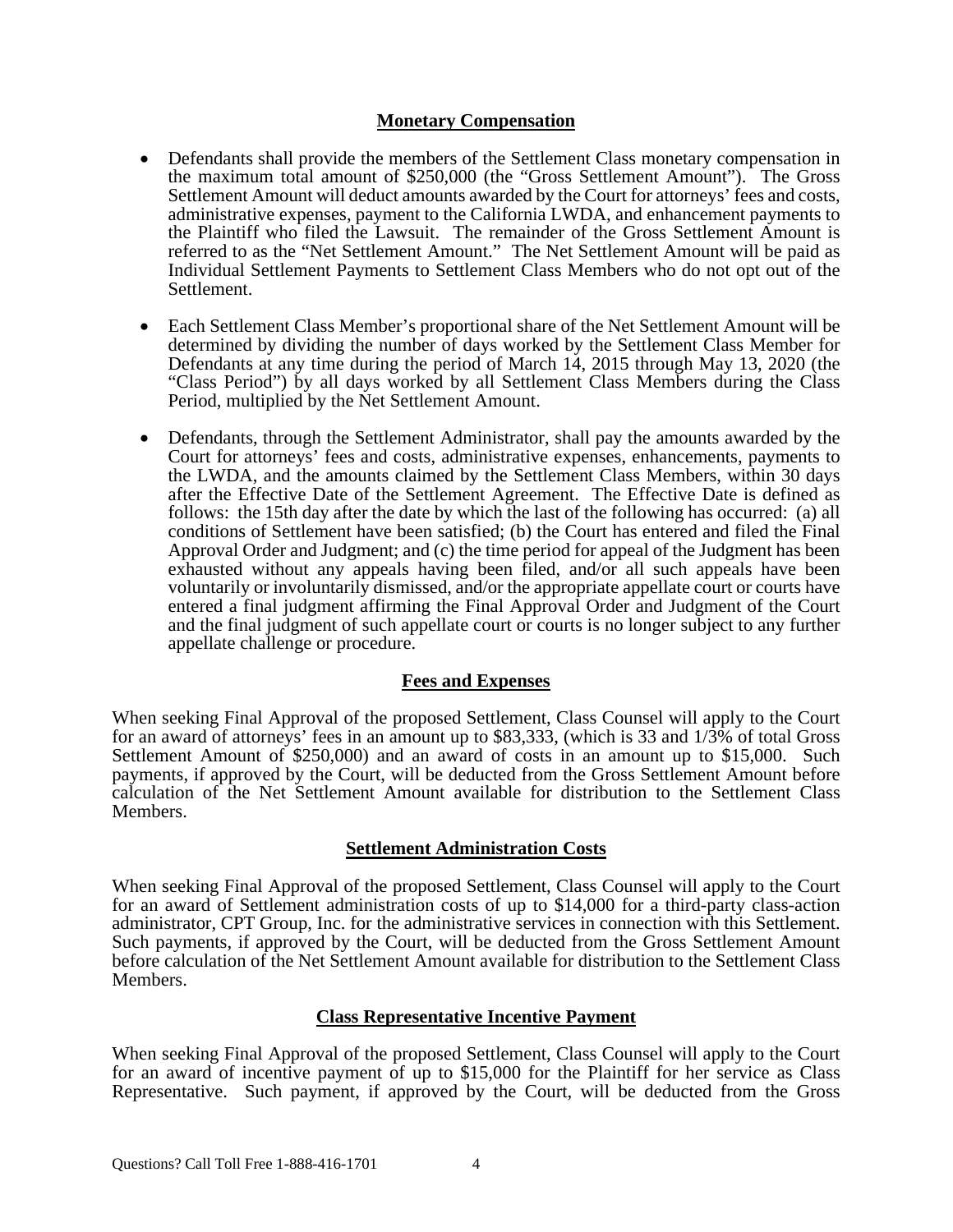Settlement Amount before calculation of the Net Settlement Amount available for distribution to the Class Members.

# **The Portion of the PAGA Payment To The LWDA**

When seeking Final Approval of the proposed Settlement, Class Counsel will seek approval for a payment to the California Labor & Workforce Development Agency ("LWDA") in the amount of \$3,000. Such payment, if approved by the Court, will be deducted from the Gross Settlement Amount before calculation of the Net Settlement Amount available for distribution to the Class Members.

## **Release Of Claims**

- Upon the Court's approval of the Settlement, judgment will be entered fully and finally settling the Lawsuit as to all Settlement Class Members.
- As a result of the Settlement and judgment to be entered, Plaintiff and the Settlement Class Members who did not opt out of the Settlement by filing a timely, valid Request for Exclusion, will have released and discharged Defendants and any of their affiliates, parents, subsidiaries, divisions, predecessors, successors, and assigns, and each of their officers, directors, board members, trustees, shareholders, employees, agents, attorneys, auditors, accountants, experts, contractors, stockholders, representatives, partners, insurers, reinsurers, and other persons acting on their behalf, and each of them (collectively, the "Released Parties") from any and all claims, rights, demands, charges, complaints, causes of action, obligations, or liability of any and every kind that were or could have been asserted based on the facts alleged in any version of the complaints filed in this Lawsuit including, those for: (1) all claims for alleged failure to pay minimum, straight time, overtime, or double time wages, failure to pay wages for off-the-clock work, failure to pay wages for time spent in connection with bag checks, security checks, or exit inspections, and failure to pay other wages of any kind during employment either under the California Labor Code, the FLSA, or common law; (2) failure to provide meal periods or pay meal period premiums; (3) failure to authorize and permit rest periods or pay rest period premiums; (4) failure to pay final wages due at separation or upon termination; (5) failure to provide accurate and itemized wage statements; (6) claims brought under Business  $\&$ Professions Code section 17200 *et seq.* including, but not limited to, all claims for unfair, unlawful and harmful conduct to class members, the general public and Defendants' competitors and claims of unlawfully gaining an unfair advantage over other businesses; (7) PAGA claims for civil penalties due to any Labor Code violations by Defendants arising out of or related to events alleged in the Complaint including, but not limited to, Labor Code sections 201, 202, 203, 204, 226, 226.7, 510, 512, 1174, 1174.5, 1194, 1197, 1197.1, and 1198; (8) any and all claims arising out of alleged violations of the California Labor Code, including sections 201, 202, 203, 204, 226, 226.7, 510, 512, 1174, 1174.5, 1194, 1197, 1197.1, and 1198, and California Industrial Welfare Commission Wage Order No. 7-2001; (9) penalties of any nature; (10) interest; (11) attorneys' fees and costs; and (12) any other claims arising out of or related to the Complaint filed in the Action through final approval of the Settlement.

**If you do NOT exclude yourself from the Settlement Class by following the procedures set forth in the Request for Exclusion and the Court approves the proposed Settlement, you will be deemed to have entered into the Release in the Settlement Agreement.**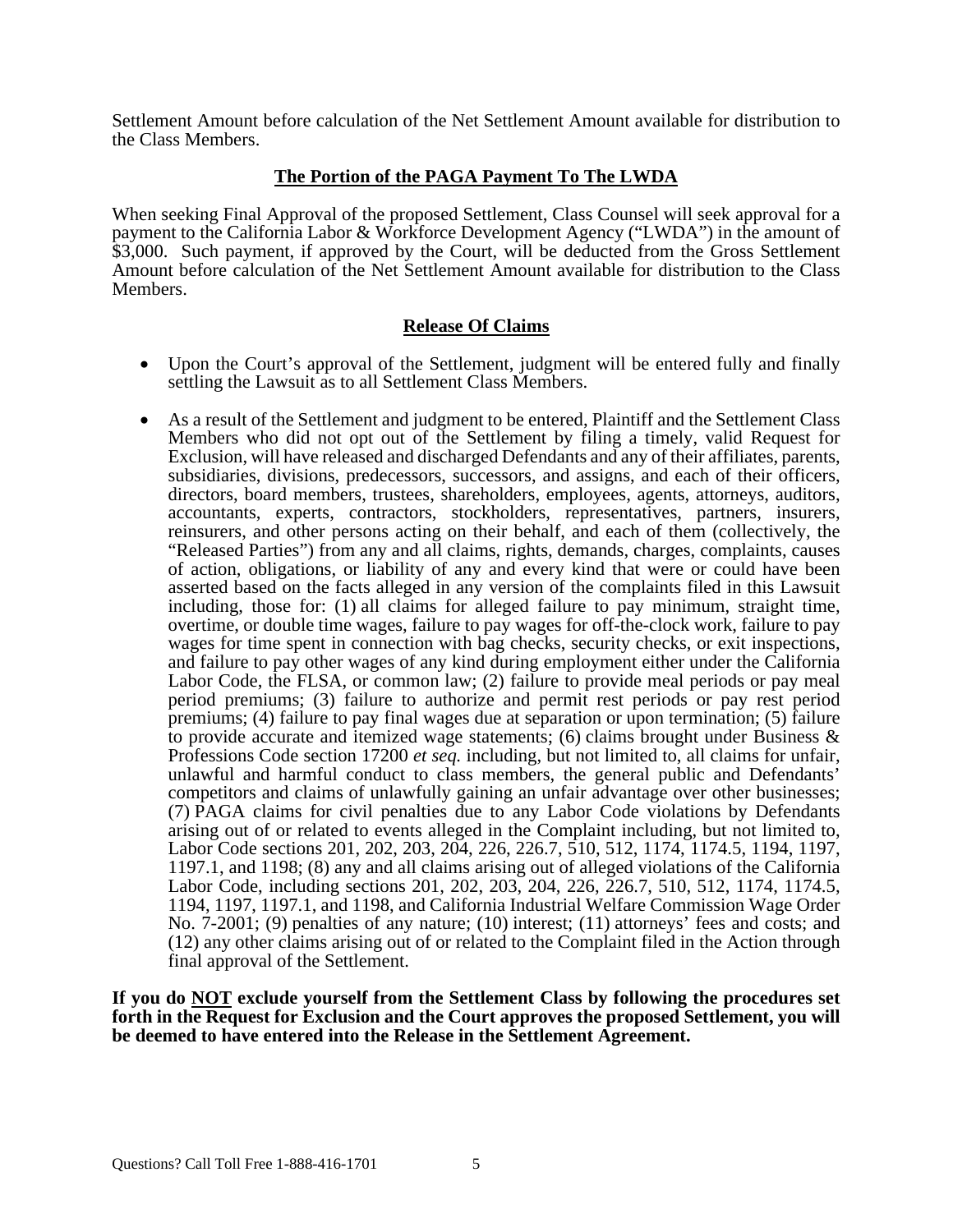### **V. How do I receive a payment?**

Any Class Member who wishes to be considered for any payment under this Settlement must not submit a Request for Exclusion. If a Class Member does not submit a Request for Exclusion he or she will receive a share of the Individual Settlement Payment.

The Individual Settlement Payment is based on the number of days you worked during the period covered by the Settlement. Defendants' records show that you have worked days. If you dispute the number of days worked on the Notice, you may produce, by no later than ten (10) days from the date the Notice is postmarked, evidence to the Settlement Administrator showing that such information is inaccurate. All disputes will be decided within seven (7) business days from the date the dispute is received by the Settlement Administrator. The Settlement from the date the dispute is received by the Settlement Administrator. Administrator may be contacted at Tincher v. Hurley International, LLC, et al. Settlement Administrator c/o CPT Group, Inc. 50 Corporate Park, Irvine, CA 92606 or 1-888-416-1701.

### **VI. Who represents the Class?**

The Court has designated Plaintiff Jena N. Tincher as Class Representative in the Lawsuit. The attorneys that serve as Class Counsel are David G. Spivak of The Spivak Law Firm, and Walter Haines of United Employees Law Group.

If you have questions about the Settlement, or the procedures outlined in this Notice, you should contact Class Counsel. For purposes of this Notice, Class Counsel to be contacted shall be David G. Spivak (david@spivaklaw.com), 16530 Ventura Boulevard, Suite 203, Encino, CA 91436.

### **Do not contact the Court.**

## **VII. What are the reasons for the Settlement?**

The Parties agreed to enter into this proposed Settlement after weighing the risks and benefits of this Settlement compared with those of continuing the Lawsuit. The factors considered included the uncertainty and delay associated with continued legal proceedings, a trial and appeals, and the uncertainty of several important legal issues that have yet to be determined. The Parties balanced these and other substantial risks in determining that the proposed Settlement is fair, reasonable, and adequate in light of all circumstances and in the best interests of Settlement Class Members.

If the Lawsuit continued, the Court might rule in favor of Defendants and the Settlement Class Members might not receive any recovery or monetary compensation. Defendants agreed to this proposed Settlement in order to avoid the expense and distraction associated with continued legal proceedings and the chance that the Court might rule in favor of the Settlement Class Members.

## **IX. When is the Court hearing and what is it for?**

On September 24, 2020 at 8:30 a.m., the Hon. George H. Wu will hold a public hearing in Courtroom 9D, 9th Floor of the United States District Court for the Central District of California, 350 West 1st Street, Los Angeles, CA 90012, for the purposes of determining whether the proposed Settlement is fair, adequate and reasonable and should be approved, whether to approve Class Counsel's applications for attorneys' fees and costs, and whether to approve the named Plaintiff's request for enhancements. Settlement Class Members who support the proposed Settlement do not need to appear at the hearing and do not need to take any other action to indicate their approval.